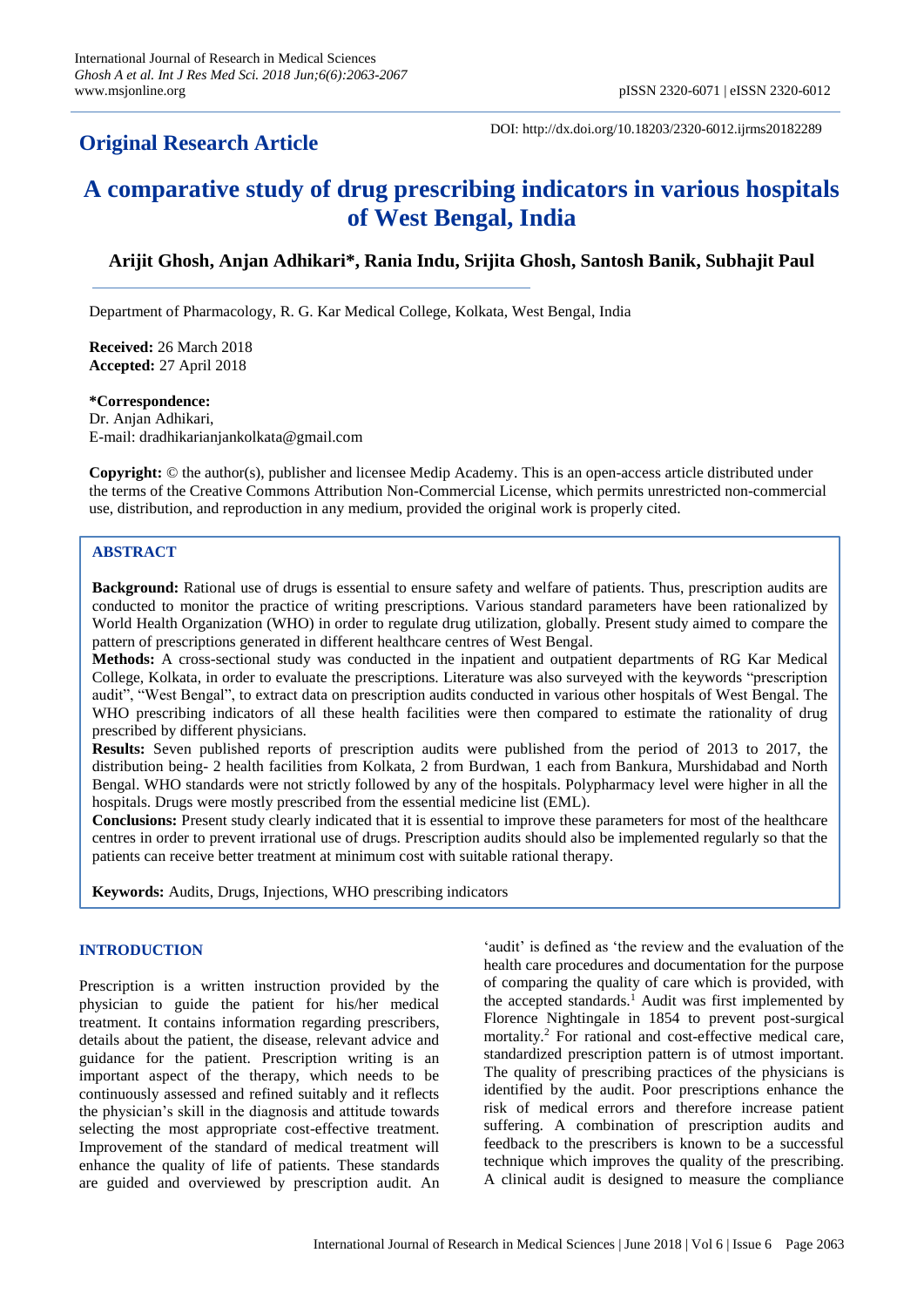with the standards of the proven clinical practice and to record the required and the documented changes in the clinical practice, which are shown by the re-audits.<sup>3</sup> World Health Organization (WHO) proposed coreprescribing indicators for prescription audit and drug utilization studies.<sup>4</sup> Appropriate use of medicines by healthcare providers can be estimated by these prescribing indicators.

These indicators were standardized based on the treatments practiced in different outpatient departments of few health facilities. The prescribing tendency in a given set up was evaluated independent of the problem or diagnosis. Average number of drugs per encounter was represented as the degree of polypharmacy. The tendency of prescription by generic name was also measured. The antibiotics and injections encountered per prescriptions was evaluated. Physicians should prescribe drugs from essential drugs list as indicated by national drug policy. WHO indicators are used to measure the degree of compliance to which practitioners prescribe from the national essential medicine list.<sup>4</sup> Prescription audit has been conducted in various healthcare centres around the world, including India. Present study tried to estimate the rational use of drugs in different healthcare facilities of West Bengal, India. Literature has reported a number of studies on prescription audit in different districts of West Bengal. Present study also tried to compare the WHO prescribing indicators, as documented in different hospitals of West Bengal along with that obtained from the outpatient and inpatient departments of this tertiary care hospital.

#### **METHODS**

A one-day cross-sectional observational study was conducted with prior permission from administration and Institutional Ethical Committee. Prescriptions from different in patient departments (IPDs) and Out Patient Departments (OPDs) were collected on a single date and these prescriptions were evaluated, following national and international guidelines. The prescribing physicians were unaware that prescriptions were being audited. Collection of prescriptions was done on the respective patients based on different departments. Prescriptions generated on the day just before the audit was considered and collection of prescriptions was random.

Prescription audit reports from other hospitals in West Bengal, were collected by Google search, with keywords "Prescription audit", "WHO Prescribing Indicators" and "West Bengal". The WHO prescribing indicators from all these prescriptions of the present study and data available from literature were compared to access the level of rational drug use practiced in West Bengal.

# **RESULTS**

Present study evaluated prescription audits conducted in different healthcare centres of various districts of West Bengal. Seven (7) reports of prescription audits were published, the distribution being-two (2) from Kolkata, two (2) from Burdwan, one (1) each from Bankura, Murshidabad and North Bengal (Figure 1).



#### **Figure 1: Distribution of different districts of West Bengal reporting prescription audits.**

Comparison of WHO indicators in different hospitals of West Bengal evaluated that the prescriptions containing generic name were highest in North Bengal Medical College, 95.3% followed by 93% at OPD of RG Kar Medical College (Table 1). Medicines with generic names were significantly lower at Bankura Sammilani Medical College (79.2%), IPD, RG Kar Medical College (71%), All India Institute of Hygiene and Public Health, Kolkata (69.3%), Murshidabad Medical College (34.97%), Chittaranjan rural hospital (32.2%), Burdwan Medical College (21%) and NRS Medical College  $(10.1\%)$ .

Percentage of drugs prescribed from EML were higher at North Bengal Medical College, 95.8% followed by 90% at OPD of RG Kar Medical College, 91.1% at Chittaranjan rural hospital, 85.5% at All India Institute of Hygiene and Public Health, Kolkata, 84% IPD, RG Kar Medical College, 65.2% at NRS Medical College, 61% at Burdwan Medical College, 58.5% at Murshidabad Medical College and 23.02% at Bankura Sammilani Medical College (Table 1).

Polypharmacy is a rough indicator of quality prescribing. Level of polypharmacy was found to be 5.29 in IPD of RG Kar Medical College, 4.4 in Burdwan Medical College, 3.2 in Bankura Sammilani Medical College, 3.05 in NRS Medical College, 3.01 in Chittaranjan rural hospital, 2.9 in OPD of RG Kar Medical College, 2.58 in Murshidabad Medical College, 2.5 in North Bengal Medical College and 2.14 in All India Institute of Hygiene and Public Health, Kolkata (Table 1). However, the level of polypharmacy was found to be higher than the WHO standards in all the healthcare centres.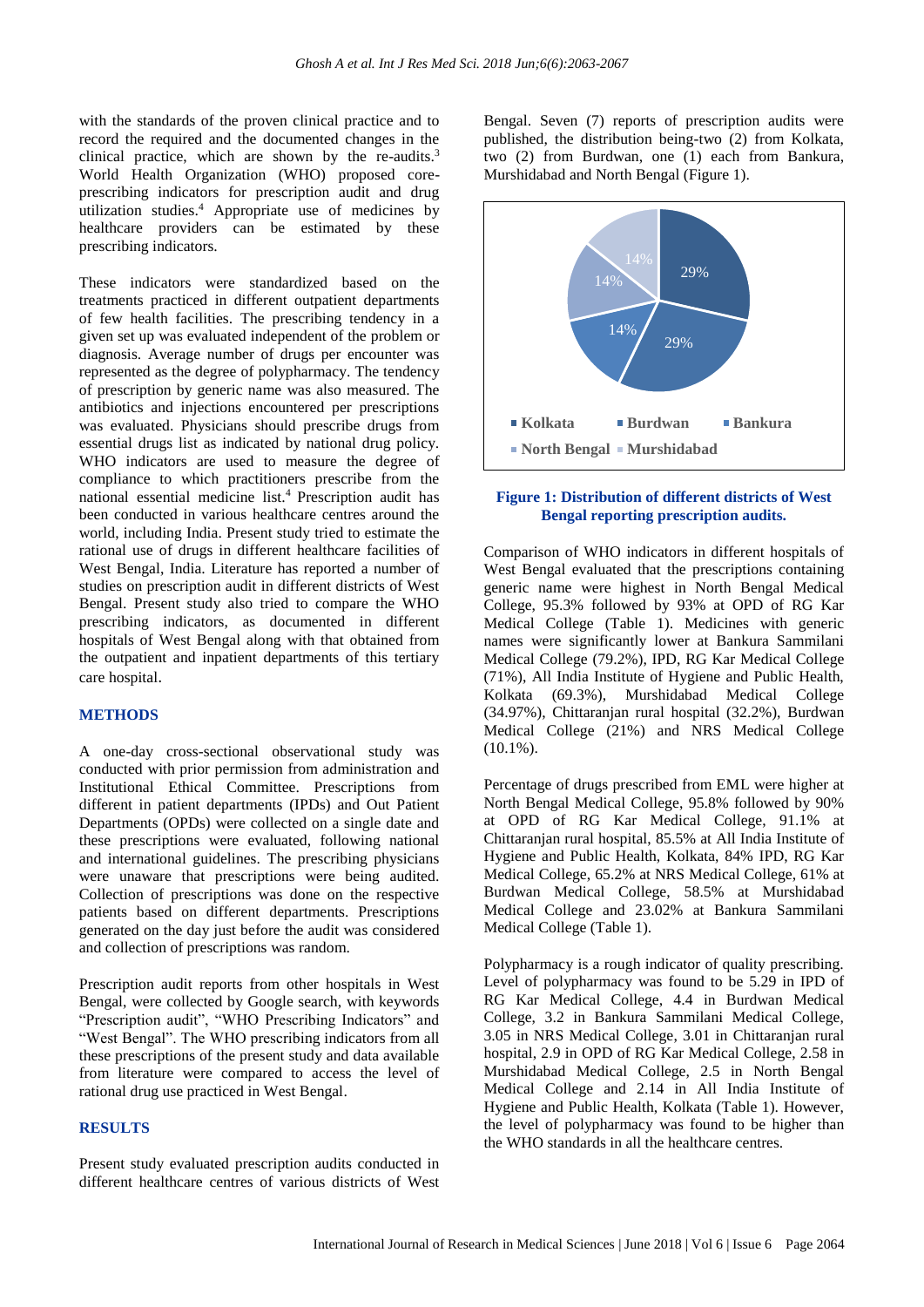Antibiotics are most important members in therapeutics. Antibiotics per prescription is an established indicator in drug utilization. The percentage of antibiotics per prescription were within WHO standard limits for three centres- Murshidabad Medical College (22.4%), Bankura Sammilani Medical College (23.06%) and IPD of RG Kar Medical College (23.06%). The use of antibiotics were highest at Chittaranjan rural hospital (71.87%). Table 1 showed that prescription of injections were within WHO standards for OPD of RG Kar Medical College (1.72%), NRS Medical College (2.43%), North Bengal Medical College (2.8%), Bankura Sammilani Medical College (3.83%), Murshidabad Medical College (4.49%) and All India Institute of Hygiene and Public Health, Kolkata (8.6%). Use of injections were highest at the IPD of RG Kar Medical College (47.83%).

| Table 1: Comparison of who prescribing indicators of different healthcare centres of West Bengal. |  |  |  |  |
|---------------------------------------------------------------------------------------------------|--|--|--|--|
|                                                                                                   |  |  |  |  |

| <b>Prescribing Indicator</b><br><b>Assessed</b>                                       | <b>Percentage of</b><br>prescriptions<br>containing<br>generic drug | <b>Percentage of</b><br>drugs<br>prescribed<br>from EML | <b>Average</b><br>number of<br>drugs per<br>prescription | <b>Percentage of</b><br>antibiotic<br>prescribed | <b>Percentage of</b><br>injectable<br>prescribed |
|---------------------------------------------------------------------------------------|---------------------------------------------------------------------|---------------------------------------------------------|----------------------------------------------------------|--------------------------------------------------|--------------------------------------------------|
| WHO Reference Value <sup>4</sup>                                                      | 100%                                                                | 100%                                                    | $1.6 - 1.8$                                              | 20.0-26.8%                                       | ${<}10.0\%$                                      |
| Study at RG Kar Medical<br>College (IPD), Kolkata                                     | 71%                                                                 | 84%                                                     | 5.29                                                     | 23.06%                                           | 47.83%                                           |
| Study at RG Kar Medical<br>College (OPD), Kolkata                                     | 93%                                                                 | 90%                                                     | 2.9                                                      | 28%                                              | 1.72%                                            |
| <b>Study at NRS Medical</b><br>College, Kolkata <sup>5</sup>                          | 10.10%                                                              | 65.20%                                                  | 3.05                                                     | 33%                                              | 2.43%                                            |
| Study at Bankura Sammilani<br>Medical College, Bankura <sup>6</sup>                   | 79.19%                                                              | 23.02%                                                  | 3.2                                                      | 23.06%                                           | 3.83%                                            |
| Study at Chittaranjan rural<br>hospital, Burdwan <sup>7</sup>                         | 32.22%                                                              | 91.06%                                                  | 3.01                                                     | 71.87%                                           | 11.87%                                           |
| Study at All India Institute of<br>Hygiene and Public Health,<br>Kolkata <sup>8</sup> | 69.30%                                                              | 85.50%                                                  | 2.14                                                     | 39.40%                                           | 8.60%                                            |
| Study at Burdwan Medical<br>College, Burdwan <sup>9</sup>                             | 21.00%                                                              | 60.99%                                                  | 4.4                                                      | 28.90%                                           | 29.00%                                           |
| <b>Study at North Bengal</b><br>Medical College, North<br>Bengal $10$                 | 95.30%                                                              | 95.80%                                                  | 2.5                                                      | 47.80%                                           | 2.80%                                            |
| Study at Murshidabad<br>Medical College,<br>Murshidabad <sup>11</sup>                 | 34.97%                                                              | 58.47%                                                  | 2.58                                                     | 22.40%                                           | 4.49%                                            |

#### **DISCUSSION**

Prescription is a written recommendations provided by the clinicians to the patients. Therapeutic success thus depends largely on the prescription writing. It is essential to regulate prescription writing in order to maintain rationality in medical practice. Prescription audits are thus conducted to overview the prescriptions written by the physicians. Present study tried to compare the prescription audits reported from different hospitals of Kolkata. WHO prescribed that drugs should be prescribed with generic name. It was observed that 95.3% of the prescriptions were prescribed by generic names in North Bengal Medical College. However, generic name prescription was mostly higher in this state as compared to that reported in the study of Western (6.67%) and Southern  $(9.7%)$  India respectively.<sup>12,13</sup> However, studies in Sri Lanka and Nigeria revealed generic name were used in 78% and 48.39% of the prescriptions, respectively.14,15 Medicines prescribed from EML were less as compared to that specified by WHO. Similar results were obtained from another national study where 70% drugs were prescribed from EML.<sup>12</sup> A study from Pakistan revealed 98.8% drugs were prescribed from  $EML<sup>16</sup>$ 

Average number of drugs per prescription was found to be higher than that recommended by WHO. A study in Ghana revealed the level of polypharmacy, i.e., drugs per prescription, was 4.8, also exceeding the limit of WHO. Comorbid conditions in the present world compels the use of multiple medications. This was the reason for the increase in the level of polypharmacy in most of the studies reported in literature.<sup>17</sup> Irrational use of antibiotics of develops resistance in patients. WHO, therefore,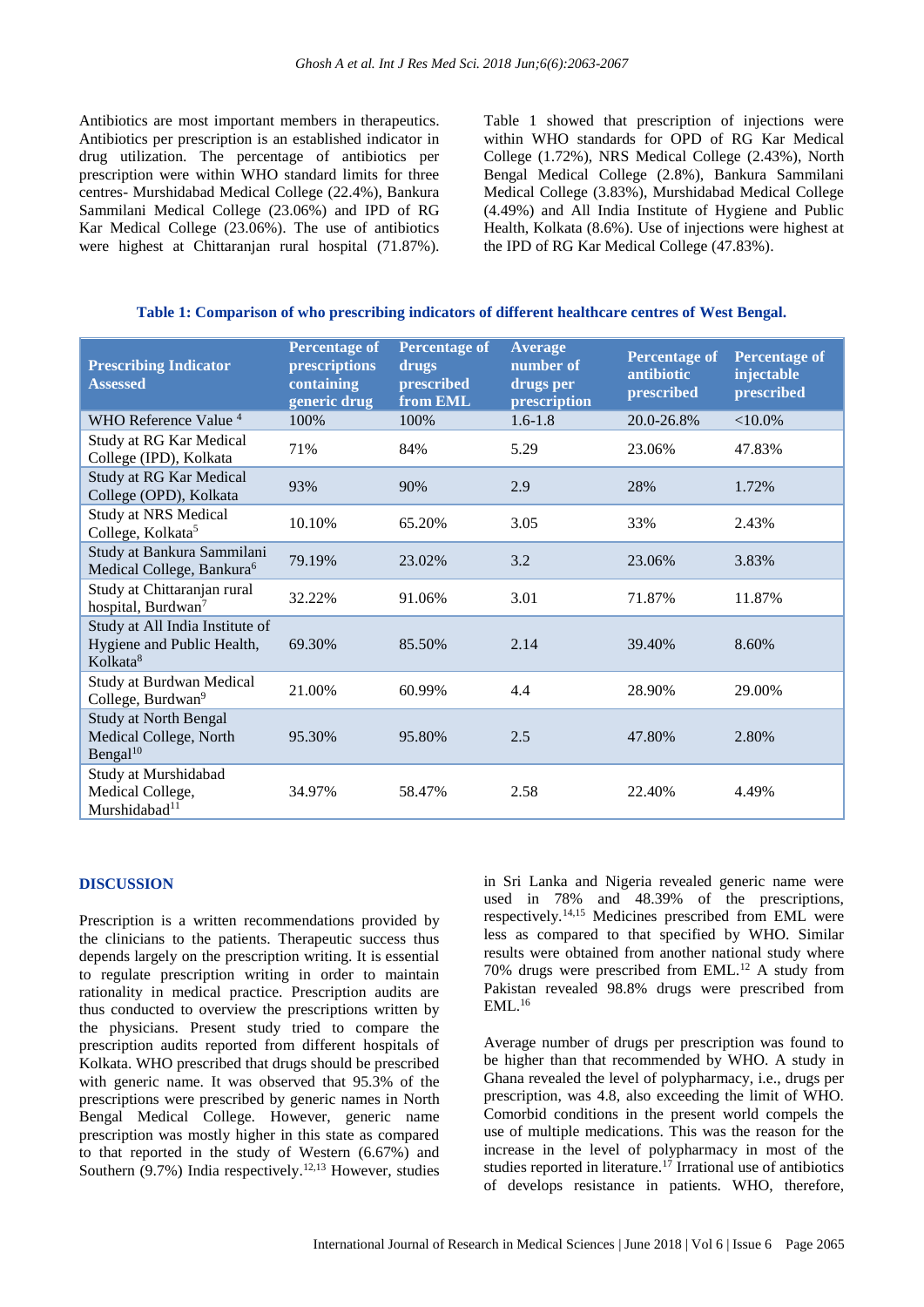defined rational use of antibiotics as 'the cost-effective use of antibiotics which maximizes clinical therapeutic effect while minimizing both drug-related toxicity and the development of antimicrobial resistance (AMR)'.<sup>18</sup>

However, use of antibiotics was also higher in most of the hospitals referred in the present study. Similarly, a study in Sri Lanka documented 47% of the prescriptions contained antibiotics.<sup>14</sup> The use of injections in most of the hospitals obeyed the WHO standards, as was found in Nagpur  $(1.6\%)$ .<sup>13</sup> Study in Ghana however, reported the use of injection was 80%, much higher than the WHO standards.<sup>17</sup> Inappropriate use of antibiotics and injections are influenced by different factors. Various socioeconomic factors, inadequate training often leads to irrational use of antibiotics and injections.<sup>19</sup> Studies suggested that fear of losing patients compelled the physicians to use antibiotics and injections. High patient load and insufficient prescribers also leads to irrational prescribing of medicines.<sup>20</sup>

#### **CONCLUSION**

Present study thus revealed the real scenario of prescription data of the healthcare facilities of West Bengal, deviating from the WHO standards, due to different reasons. Thus, it is the responsibility of the healthcare professionals to ensure rational use of drugs through implementation of WHO core indicators. Training and workshops should be arranged in order to create awareness among the physicians to enlighten the importance of rational drug use. Prescription audits also need to be conducted time to time to monitor the quality of prescriptions generated by the physicians.

#### **ACKNOWLEDGEMENTS**

Authors would like to thank Prof. Dr. Suddhodhan Batabyal, Principal, R.G. Kar Medical College, Kolkata, for permitting to conduct this study. We are also acknowledging Dr. Anup Kumar Das, Head of the Department, Department of Pharmacology, R.G. Kar Medical College, Kolkata, West Bengal, India, for his support in this study.

*Funding: No funding sources Conflict of interest: None declared Ethical approval: The study was approved by the Institutional Ethics Committee*

## **REFERENCES**

- 1. Jyoti N, Kaur S. To analyze the Impact of Serial Prescription Audits with Active Feedback on Quality of Prescription Behaviour. J Clin Diagn Res. 2013;7(4):680-3.
- 2. Montesi G, Lechi A. Prevention of medication errors: detection and audit.British. J Clin Pharmacol. 2009;67(6):651-5.
- 3. Ahsan M, Shaifali I, Mallick AK, Singh HK, Verma S, Shekhar A. Prescription auditing based on World Health Organization (WHO) prescribing indicators in a teaching hospital in North India. Int J Med Res Rev. 2016;4(10):1847-52.
- 4. WHO. How to investigate drug use in health facilities: selected drug indicators, action program on essential drugs (DAP), Geneva, 1993. Available at: http://apps.who.int/medicinedocs/en/d/Js2289e/. Accessed on 29 November 2017.
- 5. Chattopadhyay A, Dey I, Mondal T, Saha TK, Sahu, K. An Audit of Prescribing Practices in CGHS Dispensaries of Kolkata, India. J Dental Medical Sciences. 2013;8(1):32-7.
- 6. Gangopadhyay T, Mandal A, Mandal S, Basu B, Maiti T, Das A, et al. Drug utilization study from a government sponsored pharmacy in a tertiary care teaching hospital of rural West Bengal: A crosssectional study. Int J Health Allied Sci. 2016;5:138- 42.
- 7. Ghosh S, Sarker G, Ghosh A, Dasgupta S, Paul SK, Pal R. Prescribing Paradigm in a Rural Hospital of West Bengal. Ntl J Commu Med. 2016;7(7):565-8.
- 8. Sudarsan M, Sitikantha B, Aparajita D. Audit and Quality Assessment of Prescriptions in an Urban Health Centre of Kolkata. J Med Public Health. 2016;6(3):136-9.
- 9. Bandyopadhyay D. A study of prescription auditing in a tertiary care teaching hospital of eastern India. J Drug Delivery Therapeutics. 2014;4(1):140-9.
- 10. Bandyopadhyay A, Dhar D, Mukherjee A, Bhattacherjee S, Dasgupta S. Practices regarding prescription and dispensing of drugs in a tertiary care hospital in rural West Bengal, India. Int J Basic Clin Pharmacol. 2017;6(11):2712-7.
- 11. Banerjee I, Bhadury T. Prescribing pattern of interns in a primary health center in India. J Basic Clinical Pharmacy. 2014;5(2):40-3.
- 12. Shelat PR, Kumbar SK. Analysis of out door patients' prescriptions according to World Health Organization (WHO) prescribing indicators among private hospitals in Western India. J Clin Diagn Res. 2015;9(3):FC01-4.
- 13. Nagashree BN, Manchukonda RS. Prescription audit for evaluation of present prescribing trends in a rural tertiary care hospital in South India: an observational study. Int J Basic Clin Pharmacol. 2016;5(5):2094-7.
- 14. Menik HL, Isuru AI, Sewwandi S. A survey: Precepts and practices in drug use indicators at Government Healthcare Facilities: A Hospital-based prospective analysis. J Pharm Bioall Sci. 2011;3(1):165-9.
- 15. Oshikoya KA, Bello JA, Ayorinde EO. Prescribing knowledge and skills of final year medical students in Nigeria. Indian J Pharmacol. 2008;40(6):251-5.
- 16. Atif M, Sarwar MR, Azeem M, Umer D, Rauf A, Rasool A, et al. Assessment of WHO/INRUD core drug use indicators in two tertiary care hospitals of